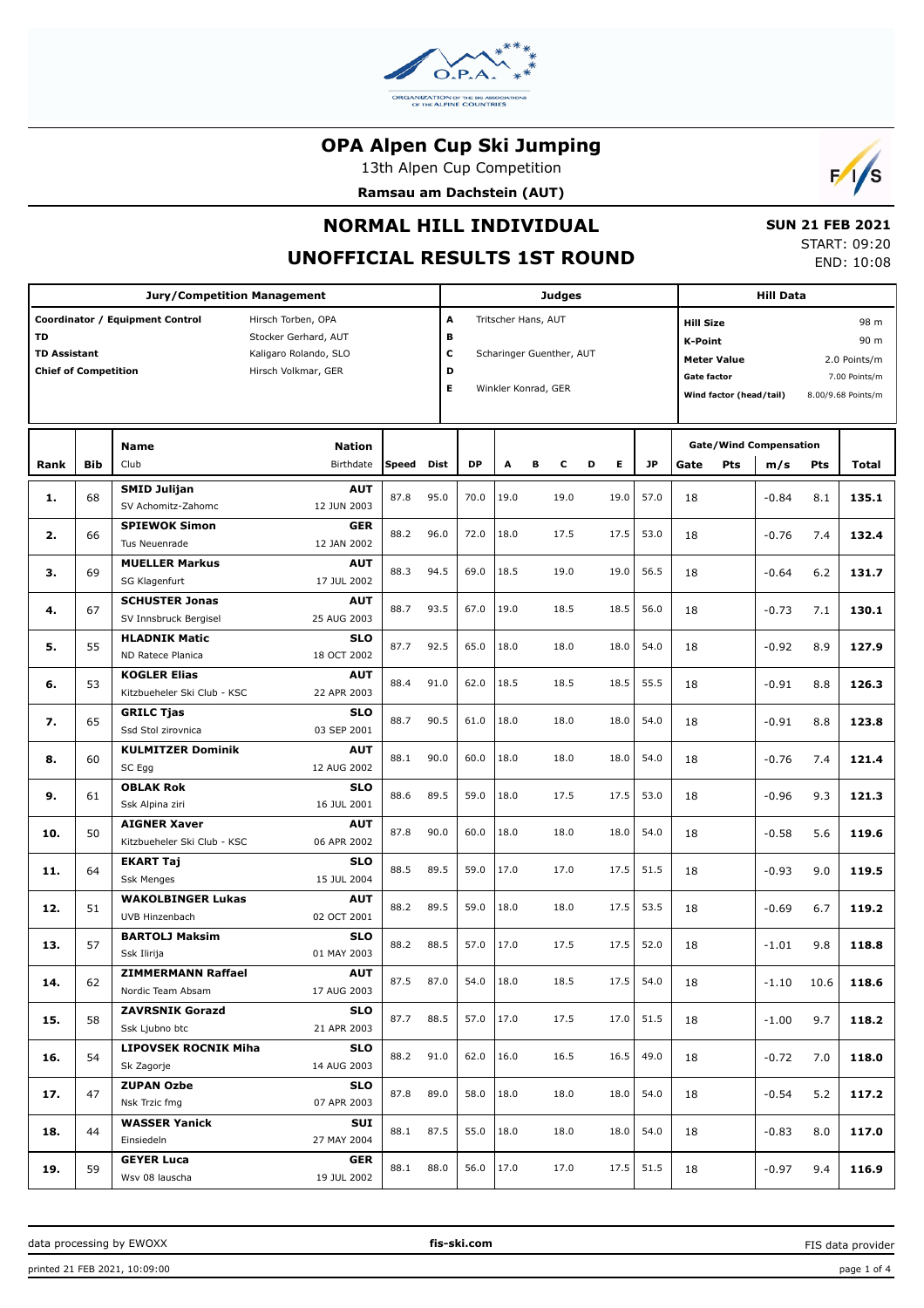

13th Alpen Cup Competition





## **NORMAL HILL INDIVIDUAL**

### **SUN 21 FEB 2021**

**UNOFFICIAL RESULTS 1ST ROUND**

| START: 09:20 |            |
|--------------|------------|
|              | END: 10:08 |

|      |            |                                 |             |       |             |      |                               |   |      |   |      |           |      |            |         |     | END. IU.UO |
|------|------------|---------------------------------|-------------|-------|-------------|------|-------------------------------|---|------|---|------|-----------|------|------------|---------|-----|------------|
|      |            | <b>Nation</b><br>Name           |             |       |             |      | <b>Gate/Wind Compensation</b> |   |      |   |      |           |      |            |         |     |            |
|      | <b>Bib</b> | Club                            | Birthdate   | Speed | <b>Dist</b> | DP   | A                             | в | c    | D | Е    | <b>JP</b> |      | <b>Pts</b> |         |     |            |
| Rank |            |                                 |             |       |             |      |                               |   |      |   |      |           | Gate |            | m/s     | Pts | Total      |
| 20.  | 43         | <b>TITTEL Adrian</b>            | <b>GER</b>  | 88.0  | 86.0        | 52.0 | 18.0                          |   | 18.0 |   | 17.5 | 53.5      | 18   |            | $-0.83$ | 8.0 | 113.5      |
|      |            | SG Nickelhuette Aue             | 21 FEB 2004 |       |             |      |                               |   |      |   |      |           |      |            |         |     |            |
|      |            | <b>TRITSCHER David</b>          | <b>AUT</b>  |       |             |      |                               |   |      |   |      |           |      |            |         |     |            |
| 21.  | 40         | Wsv Ramsau                      | 30 AUG 2003 | 87.9  | 86.5        | 53.0 | 17.5                          |   | 17.5 |   | 17.5 | 52.5      | 18   |            | $-0.82$ | 7.9 | 113.4      |
|      |            | <b>JEGLIC Timotej</b>           | <b>SLO</b>  |       |             |      |                               |   |      |   |      |           |      |            |         |     |            |
| 22.  | 49         | Ssk Ilirija                     | 21 MAR 2002 | 87.7  | 87.5        | 55.0 | 17.5                          |   | 17.5 |   | 17.5 | 52.5      | 18   |            | $-0.58$ | 5.6 | 113.1      |
|      |            | <b>IMHOF Remo</b>               | SUI         |       |             |      |                               |   |      |   |      |           |      |            |         |     |            |
| 23.  | 29         | Einsiedeln                      | 19 NOV 2003 | 88.4  | 85.5        | 51.0 | 16.5                          |   | 18.0 |   | 18.0 | 52.5      | 18   |            | $-0.98$ | 9.5 | 113.0      |
|      |            | <b>KESSELI Juri</b>             | SUI         |       |             |      |                               |   |      |   |      |           |      |            |         |     |            |
| 23.  | 28         | SC Einsiedeln                   | 12 SEP 2005 |       | 85.5        | 51.0 | 17.5                          |   | 17.5 |   | 17.5 | 52.5      | 18   |            | $-0.98$ | 9.5 | 113.0      |
|      |            | <b>BRAUN Finn</b>               | <b>GER</b>  |       |             |      |                               |   |      |   |      |           |      |            |         |     |            |
| 25.  | 56         | Sv Baiersbronn                  | 14 JAN 2002 | 88.0  | 86.0        | 52.0 | 17.5                          |   | 18.0 |   | 17.5 | 53.0      | 18   |            | $-0.73$ | 7.1 | 112.1      |
|      |            | <b>MILESI Enzo</b>              | <b>FRA</b>  |       |             |      |                               |   |      |   |      |           |      |            |         |     |            |
| 26.  | 38         | S.C nanceen                     | 08 MAR 2003 | 87.8  | 85.5        | 51.0 | 17.5                          |   | 18.0 |   | 18.0 | 53.5      | 18   |            | $-0.76$ | 7.4 | 111.9      |
|      |            | <b>HETTICH Tim</b>              | <b>GER</b>  |       |             |      |                               |   |      |   |      |           |      |            |         |     |            |
| 27.  | 46         | Ski Team schonach rohrhardsberg | 03 MAY 2002 | 87.8  | 86.0        | 52.0 | 17.5                          |   | 17.0 |   | 17.5 | 52.0      | 18   |            | $-0.69$ | 6.7 | 110.7      |
|      |            | <b>ERJAVEC Nace</b>             | <b>SLO</b>  |       |             |      |                               |   |      |   |      |           |      |            |         |     |            |
| 28.  | 39         | Ssk Alpina ziri                 | 27 AUG 2002 | 87.9  | 85.0        | 50.0 | 18.0                          |   | 17.5 |   | 17.5 | 53.0      | 18   |            | $-0.71$ | 6.9 | 109.9      |
|      |            |                                 |             |       |             |      |                               |   |      |   |      |           |      |            |         |     |            |
| 28.  | 33         | <b>BEGRAND Mael</b>             | <b>FRA</b>  | 88.1  | 85.0        | 50.0 | 17.0                          |   | 17.5 |   | 16.5 | 51.0      | 18   |            | $-0.92$ | 8.9 | 109.9      |
|      |            | PREMANON SKI CLUB               | 02 APR 2004 |       |             |      |                               |   |      |   |      |           |      |            |         |     |            |
| 30.  | 63         | <b>HOFER Michael</b>            | <b>AUT</b>  | 88.4  | 85.0        | 50.0 | 16.5                          |   | 17.5 |   | 17.0 | 51.0      | 18   |            | $-0.88$ | 8.5 | 109.5      |
|      |            | UVB Hinzenbach                  | 22 AUG 2002 |       |             |      |                               |   |      |   |      |           |      |            |         |     |            |
| 31.  | 22         | <b>HOYER Eric</b>               | <b>GER</b>  | 88.0  | 85.0        | 50.0 | 17.5                          |   | 17.5 |   | 17.5 | 52.5      | 18   |            | $-0.69$ | 6.7 | 109.2      |
|      |            | Sg Nickelhuette aue             | 31 MAY 2002 |       |             |      |                               |   |      |   |      |           |      |            |         |     |            |
| 32.  | 16         | <b>FRIES Philipp</b>            | <b>GER</b>  | 87.9  | 85.0        | 50.0 | 16.5                          |   | 16.5 |   | 17.0 | 50.0      | 18   |            | $-0.91$ | 8.8 | 108.8      |
|      |            | <b>SC Ruhpolding</b>            | 26 DEC 2003 |       |             |      |                               |   |      |   |      |           |      |            |         |     |            |
| 33.  | 48         | <b>LACROIX Olan</b>             | SUI         | 88.0  | 85.5        | 51.0 | 17.0                          |   | 18.0 |   | 17.5 | 52.5      | 18   |            | $-0.53$ | 5.1 | 108.6      |
|      |            | Les Diablerets                  | 21 MAR 2001 |       |             |      |                               |   |      |   |      |           |      |            |         |     |            |
| 34.  | 23         | <b>PERME Lovro</b>              | <b>SLO</b>  | 87.7  | 84.0        | 48.0 | 17.0                          |   | 17.0 |   | 17.5 | 51.5      | 18   |            | $-0.82$ | 7.9 | 107.4      |
|      |            | SD DOLOMITI                     | 08 MAY 2004 |       |             |      |                               |   |      |   |      |           |      |            |         |     |            |
| 35.  | 42         | <b>REP Marcel</b>               | <b>SLO</b>  | 87.5  | 83.5        | 47.0 | 17.5                          |   | 16.0 |   | 16.5 | 50.0      | 18   |            | $-0.93$ | 9.0 | 106.0      |
|      |            | Ssd Stol zirovnica              | 12 SEP 2002 |       |             |      |                               |   |      |   |      |           |      |            |         |     |            |
| 36.  | 18         | <b>GRUENWALD Luca</b>           | <b>AUT</b>  | 87.7  | 84.0        | 48.0 | 17.5                          |   | 16.5 |   | 16.5 | 50.5      | 18   |            | $-0.76$ | 7.4 | 105.9      |
|      |            | SC Bischofshofen                | 19 SEP 2004 |       |             |      |                               |   |      |   |      |           |      |            |         |     |            |
| 36.  | 13         | <b>RYGL David</b>               | <b>CZE</b>  | 87.5  | 83.0        | 46.0 | 17.0                          |   | 17.0 |   | 17.5 | 51.5      | 18   |            | $-0.87$ | 8.4 | 105.9      |
|      |            | LSK Lomnice nad Popelkou        | 13 JUN 2005 |       |             |      |                               |   |      |   |      |           |      |            |         |     |            |
| 38.  | 45         | <b>HAUSER Krystof</b>           | <b>CZE</b>  | 87.5  | 83.5        | 47.0 | 16.5                          |   | 17.5 |   | 17.5 | 51.5      | 18   |            | $-0.75$ | 7.3 | 105.8      |
|      |            | TJ Dukla Liberec                | 29 DEC 2002 |       |             |      |                               |   |      |   |      |           |      |            |         |     |            |
| 39.  | 34         | <b>ERNST Elia</b>               | <b>AUT</b>  | 87.6  | 81.5        | 43.0 | 17.5                          |   | 17.5 |   | 17.5 | 52.5      | 18   |            | $-0.84$ | 8.1 | 103.6      |
|      |            | SC Fieberbrunn                  | 29 MAR 2004 |       |             |      |                               |   |      |   |      |           |      |            |         |     |            |
|      |            | <b>GAY Julien</b>               | <b>FRA</b>  | 87.6  | 81.5        | 43.0 | 16.5                          |   | 17.0 |   | 17.0 | 50.5      |      |            |         |     |            |
| 40.  | 31         | Sc Nanceen                      | 29 APR 2004 |       |             |      |                               |   |      |   |      |           | 18   |            | $-1.02$ | 9.9 | 103.4      |
|      |            | <b>CHERVET Jules</b>            | <b>FRA</b>  | 87.7  |             | 45.0 | 17.0                          |   |      |   | 16.5 |           |      |            |         |     |            |
| 41.  | 41         | CS CHAMONIX                     | 31 DEC 2003 |       | 82.5        |      |                               |   | 16.5 |   |      | 50.0      | 18   |            | $-0.81$ | 7.8 | 102.8      |
|      |            | <b>PERHAB Jakob</b>             | <b>AUT</b>  |       |             |      |                               |   |      |   |      |           |      |            |         |     |            |
| 42.  | 27         | Wsv Ramsau                      | 02 APR 2003 | 88.1  | 81.5        | 43.0 | 16.5                          |   | 16.5 |   | 16.5 | 49.5      | 18   |            | $-0.99$ | 9.6 | 102.1      |
|      |            | <b>SCHWARZ Sebastian</b>        | <b>GER</b>  |       |             |      |                               |   |      |   |      |           |      |            |         |     |            |
|      | 42.<br>12  | Wsv Reit im winkl               | 13 AUG 2003 | 88.0  | 81.5        | 43.0 | 17.0                          |   | 16.5 |   | 17.0 | 50.5      | 18   |            | $-0.89$ | 8.6 | 102.1      |

data processing by EWOXX **fis-ski.com**

FIS data provider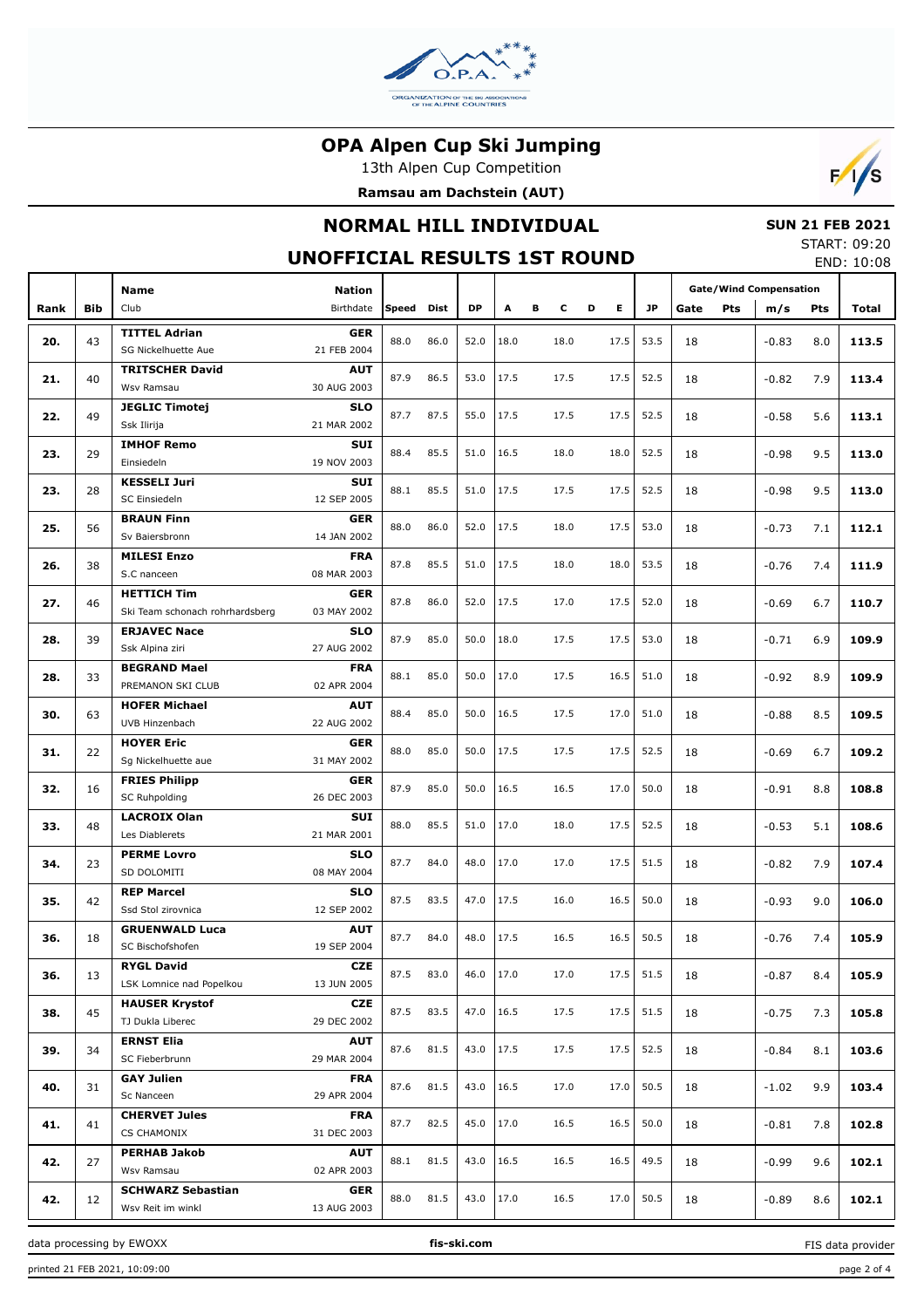

13th Alpen Cup Competition





## **NORMAL HILL INDIVIDUAL**

## **SUN 21 FEB 2021**

#### **UNOFFICIAL RESULTS 1ST ROUND**

START: 09:20 END: 10:08

|      |              |                                          |                            |            |      |      |      |   |      |   |      |           |      | <b>Gate/Wind Compensation</b> |         |            |       |
|------|--------------|------------------------------------------|----------------------------|------------|------|------|------|---|------|---|------|-----------|------|-------------------------------|---------|------------|-------|
|      |              | <b>Name</b>                              | <b>Nation</b><br>Birthdate | Speed Dist |      | DP   |      |   |      |   | Е    | <b>JP</b> |      |                               |         |            |       |
| Rank | <b>Bib</b>   | Club                                     |                            |            |      |      | Α    | в | c    | D |      |           | Gate | <b>Pts</b>                    | m/s     | <b>Pts</b> | Total |
| 44.  | 9            | <b>OBERSTEINER Louis</b>                 | <b>AUT</b>                 | 88.1       | 80.0 | 40.0 | 17.0 |   | 17.0 |   | 17.5 | 51.5      | 18   |                               | $-0.83$ | 8.0        | 99.5  |
|      |              | Skisprungclub Wiener stadtadler          | 10 AUG 2004                |            |      |      |      |   |      |   |      |           |      |                               |         |            |       |
| 45.  | 21           | <b>BEDENIK Tadej</b>                     | <b>SLO</b>                 | 87.3       | 80.5 | 41.0 | 17.5 |   | 17.0 |   | 17.0 | 51.5      | 18   |                               | $-0.70$ | 6.8        | 99.3  |
|      |              | Sk Triglav kranj                         | 08 APR 2005                |            |      |      |      |   |      |   |      |           |      |                               |         |            |       |
| 46.  | 15           | <b>SUBIC Adam</b>                        | <b>SLO</b>                 | 87.8       | 80.0 | 40.0 | 17.0 |   | 17.0 |   | 17.0 | 51.0      | 18   |                               | $-0.85$ | 8.2        | 99.2  |
|      |              | SD Dolomiti                              | 16 AUG 2002                |            |      |      |      |   |      |   |      |           |      |                               |         |            |       |
| 47.  | 36           | <b>STEINBEISSER Simon</b>                | <b>GER</b>                 | 88.1       | 80.0 | 40.0 | 17.0 |   | 17.0 |   | 16.5 | 50.5      | 18   |                               | $-0.88$ | 8.5        | 99.0  |
|      |              | Sc Ruhpolding                            | 15 APR 2003                |            |      |      |      |   |      |   |      |           |      |                               |         |            |       |
| 48.  | 25           | <b>TEPES Jon</b><br>Sd Dolomiti          | <b>SLO</b><br>12 AUG 2002  | 87.9       | 81.0 | 42.0 | 17.0 |   | 16.5 |   | 16.5 | 50.0      | 18   |                               | $-0.60$ | 5.8        | 97.8  |
|      |              | <b>REPELLIN Ari</b>                      | <b>FRA</b>                 |            |      |      |      |   |      |   |      |           |      |                               |         |            |       |
| 49.  | 35           | Chamonix                                 | 18 MAR 2004                | 87.3       | 79.5 | 39.0 | 16.5 |   | 17.0 |   | 16.5 | 50.0      | 18   |                               | $-0.88$ | 8.5        | 97.5  |
|      |              | <b>FUSSI Julian</b>                      | <b>GER</b>                 |            |      |      |      |   |      |   |      |           |      |                               |         |            |       |
| 50.  | 37           | <b>SC Ruhpolding</b>                     | 22 MAY 2005                | 87.4       | 78.5 | 37.0 | 16.5 |   | 17.5 |   | 16.5 | 50.5      | 18   |                               | $-0.97$ | 9.4        | 96.9  |
|      |              | <b>KAINZNER Jonathan</b>                 | <b>AUT</b>                 |            |      |      |      |   |      |   |      |           |      |                               |         |            |       |
| 51.  | 32           | SC Mayrhofen                             | 17 FEB 2005                | 88.2       | 77.5 | 35.0 | 17.5 |   | 17.0 |   | 16.5 | 51.0      | 18   |                               | $-1.00$ | 9.7        | 95.7  |
|      |              | <b>SVINGER Patrick</b>                   | <b>GER</b>                 |            |      |      |      |   |      |   |      |           |      |                               |         |            |       |
| 51.  | 19           | Sc Partenkirchen                         | 05 MAY 2001                | 88.2       | 82.5 | 45.0 | 15.5 |   | 14.5 |   | 16.0 | 46.0      | 18   |                               | $-0.49$ | 4.7        | 95.7  |
|      |              | <b>GRUNDMANN Paul Justus</b>             | <b>GER</b>                 |            |      |      |      |   |      |   |      |           |      |                               |         |            |       |
| 53.  | 52           | Sc Steinbach-hallenberg                  | 26 MAY 2003                | 87.3       | 80.0 | 40.0 | 16.5 |   | 17.0 |   | 16.5 | 50.0      | 18   |                               | $-0.52$ | 5.0        | 95.0  |
|      |              | <b>KRENEK Filip</b>                      | <b>CZE</b>                 |            |      |      |      |   |      |   |      |           |      |                               |         |            |       |
| 54.  | 24           | TJ Roznov pod Radhostem                  | 09 DEC 2005                | 87.7       | 78.0 | 36.0 | 16.5 |   | 17.0 |   | 16.5 | 50.0      | 18   |                               | $-0.83$ | 8.0        | 94.0  |
|      |              | <b>KOENIG Tobias</b>                     | <b>GER</b>                 |            |      |      |      |   |      |   |      |           |      |                               |         |            |       |
| 55.  | 26           | Sc Oberstdorf                            | 31 DEC 2001                | 87.7       | 77.5 | 35.0 | 17.0 |   | 17.0 |   | 17.0 | 51.0      | 18   |                               | $-0.78$ | 7.6        | 93.6  |
|      |              | <b>HEUMANN Lucas</b>                     | <b>GER</b>                 |            | 77.5 | 35.0 | 16.5 |   |      |   |      | 49.5      |      |                               |         |            |       |
| 56.  | 14           | Wsv Oberaudorf                           | 13 OCT 2004                | 87.5       |      |      |      |   | 16.5 |   | 16.5 |           | 18   |                               | $-0.87$ | 8.4        | 92.9  |
| 57.  | 8            | <b>SIEBER Marius</b>                     | <b>SUI</b>                 |            | 76.5 | 33.0 | 16.5 |   | 17.0 |   | 17.0 | 50.5      | 18   |                               |         | 9.0        | 92.5  |
|      |              | Am Bachtel                               | 22 FEB 2005                | 87.3       |      |      |      |   |      |   |      |           |      |                               | $-0.93$ |            |       |
| 58.  | 7            | <b>SCHMID Emanuel</b>                    | <b>GER</b>                 | 87.7       | 75.5 | 31.0 | 16.5 |   | 16.5 |   | 17.0 | 50.0      | 18   |                               | $-0.93$ | 9.0        | 90.0  |
|      |              | Wsv Oberaudorf                           | 05 FEB 2003                |            |      |      |      |   |      |   |      |           |      |                               |         |            |       |
| 59.  | 20           | <b>TRUNZ Felix</b>                       | <b>SUI</b>                 | 88.0       | 76.5 | 33.0 | 15.5 |   | 15.5 |   | 16.0 | 47.0      | 18   |                               | $-0.61$ | 5.9        | 85.9  |
|      |              | Am Bachtel                               | 20 APR 2006                |            |      |      |      |   |      |   |      |           |      |                               |         |            |       |
| 59.  | 3            | <b>KLOSS Robin</b>                       | <b>GER</b>                 | 87.4       | 74.5 | 29.0 | 16.5 |   | 16.5 |   | 16.5 | 49.5      | 18   |                               | $-0.76$ | 7.4        | 85.9  |
|      |              | SC Willingen                             | 11 JUN 2005                |            |      |      |      |   |      |   |      |           |      |                               |         |            |       |
| 61.  | 5            | <b>SCHMIDT Fabian</b>                    | GER                        | 86.6       | 74.5 | 29.0 | 15.5 |   | 16.0 |   | 16.0 | 47.5      | 18   |                               | $-0.85$ | 8.2        | 84.7  |
|      |              | Sg Nickelhuette aue                      | 21 MAR 2001                |            |      |      |      |   |      |   |      |           |      |                               |         |            |       |
| 62.  | 6            | <b>JACQUEL Naokin</b>                    | <b>FRA</b>                 | 87.9       | 73.5 | 27.0 | 16.0 |   | 16.0 |   | 16.0 | 48.0      | 18   |                               | $-0.88$ | 8.5        | 83.5  |
|      |              | A.S gerardmer ski nordique               | 13 JUN 2001                |            |      |      |      |   |      |   |      |           |      |                               |         |            |       |
| 63.  | 2            | <b>FRISCHMANN Felix</b><br>WSV Gruna     | <b>GER</b><br>29 JUL 2005  | 87.5       | 73.0 | 26.0 | 16.5 |   | 17.0 |   | 16.5 | 50.0      | 18   |                               | $-0.71$ | 6.9        | 82.9  |
|      |              |                                          |                            |            |      |      |      |   |      |   |      |           |      |                               |         |            |       |
| 64.  | 17           | <b>JINDRISEK Jiri</b><br>JKL Desna-DUKLA | <b>CZE</b><br>30 JUN 2004  | 87.9       | 72.5 | 25.0 | 16.5 |   | 16.5 |   | 16.5 | 49.5      | 18   |                               | $-0.64$ | 6.2        | 80.7  |
|      |              | <b>FRICKE Leif</b>                       | <b>GER</b>                 |            |      |      |      |   |      |   |      |           |      |                               |         |            |       |
| 65.  | 4            | Sg Nickelhuette aue                      | 25 MAY 2002                | 88.0       | 72.0 | 24.0 | 15.0 |   | 16.0 |   | 16.0 | 47.0      | 18   |                               | $-0.93$ | 9.0        | 80.0  |
|      |              | <b>STURM Micha</b>                       | <b>SUI</b>                 |            |      |      |      |   |      |   |      |           |      |                               |         |            |       |
| 66.  | 11           | Ulisbach                                 | 11 FEB 2004                | 87.4       | 71.5 | 23.0 | 16.0 |   | 16.0 |   | 16.0 | 48.0      | 18   |                               | $-0.83$ | 8.0        | 79.0  |
|      |              | <b>SCHULZ Paul</b>                       | <b>GER</b>                 |            |      |      |      |   |      |   |      |           |      |                               |         |            |       |
| 67.  | $\mathbf{1}$ | WSV Gruna                                | 26 JUN 2003                | 87.2       | 73.5 | 27.0 | 14.0 |   | 14.5 |   | 15.5 | 44.0      | 18   |                               | $-0.57$ | 5.5        | 76.5  |
|      |              |                                          |                            |            |      |      |      |   |      |   |      |           |      |                               |         |            |       |

data processing by EWOXX **fis-ski.com**

FIS data provider